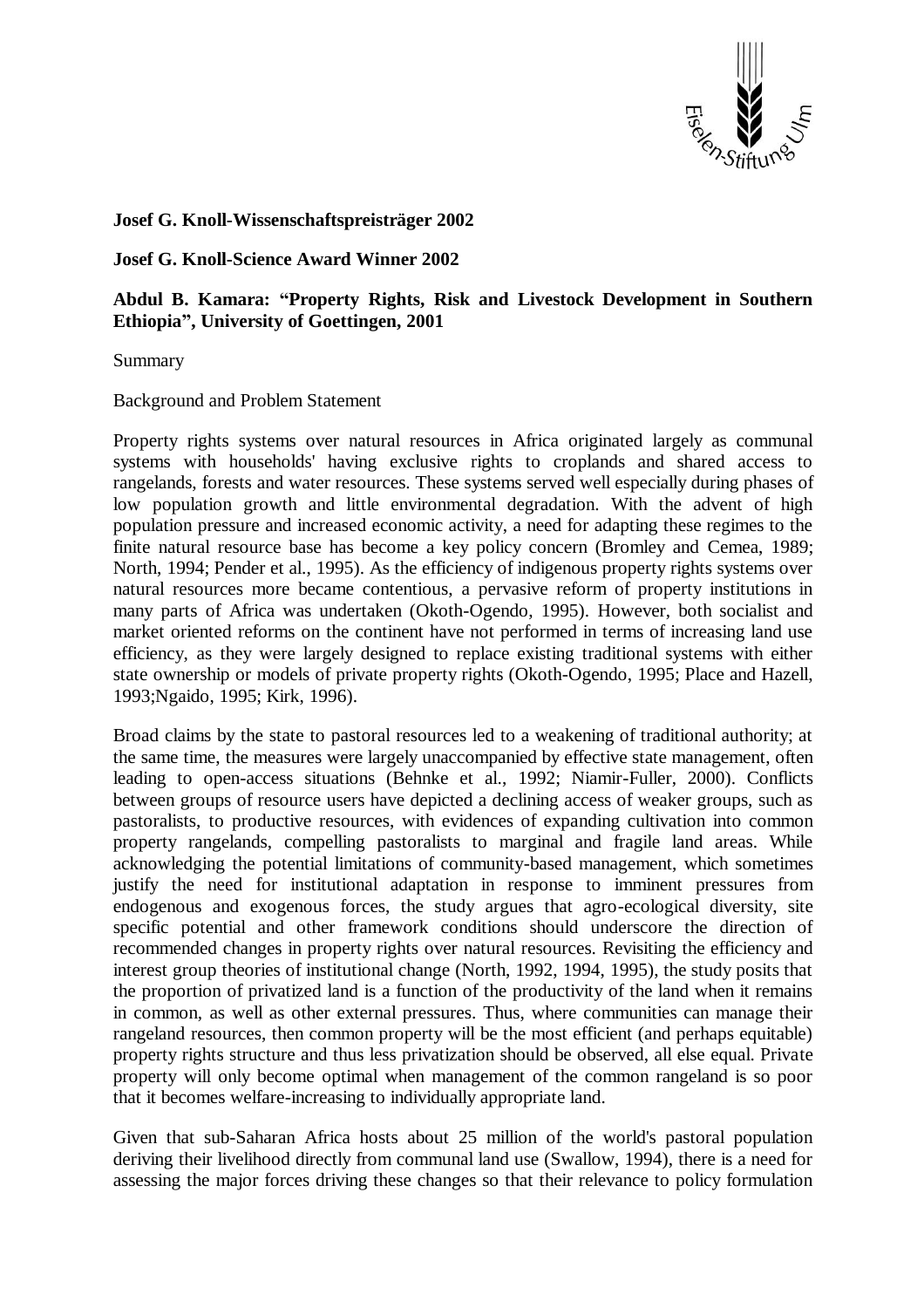can be evaluated. This study is intended to enhance an understanding of these property rights changes in semi-arid Eastern Africa, using the Borana rangelands of Southern Ethiopia as a case study. These semi-arid southern rangelands support the livestock that are highly valuable to Ethiopia as sources of direct consumption and income of the Borana people, for the provision of draught power for smallholders in the highlands, and for export to generate foreign exchange. Despite the consensus on the region's high ecological potential for livestock production, the area is seen as one that is in poverty and food insecurity, mostly due to pressure on the common rangelands, high population growth rates, and increased privatisation for both cultivation and grazing. In some areas stocking rates are high, whereas the actual stocking rates in other areas fall below the potential carrying capacities (Coppock, 1994). This trend is hypothetically attributed to a series of factors, among which changes in property institutions is frequently cited (Hogg, 1997; Kerven and Cox, 1996; Coppock, 1994; Swallow and Kamara, 1999). The semiarid nature of the area - aggregate mean rainfall between 300 and 900mm per annum, with high seasonal and inter-annual variability - creates a concern about the potential capacity of the area to support a fully privatised system on a sustainable basis.

Against this background, the study is undertaken to answer, with empirical evidence, some of the questions arising from current theoretical discussions on stocking, rangeland privatisation and local commons. Specifically, the research is focused on the following central questions:

- Could the changes in land use, property rights and management institutions observed in the Borana Plateau be due to population growth and increasing market opportunities (increase in market access and improving prices) as hypothesised by previous studies? If so, what is the relative importance of each of these factors in determining the observed changes?
- Could the observed changes be driven by policies that affect the relative prices of crops and livestock as proposed by efficiency theory of institutional change? Could it be due to the activities of interest groups as proposed by interest group theory of institutional change (North, 1992, 1995; Denzau and North, 1994)?
- To what extent could incentives to acquire and secure private land be driven by, or related to national policies that favour or facilitate privatisation? Could these be more related to increasing desire of the people to invest in land improvement and changing property rights, which can in turn be a function of changes in the land's potential to generate economic returns?
- Could long-term climatic changes especially rainfall conditions be contributing to the process in any way, by way of influencing the relative risk associated with crop and livestock production?

## **Objectives**

The primary objective of the study is to assess the effects of environmental risks (level and variability of rainfall), socio-economic variables, market and policy variables on the dynamics of land use, property rights and livestock development on the Borana Rangelands. Specifically, the study attempts to show how changes in these framework conditions lead to the formation of different pathways to livestock development, and explain their implications for sustainable management of rangeland resources. In detail, the objectives include: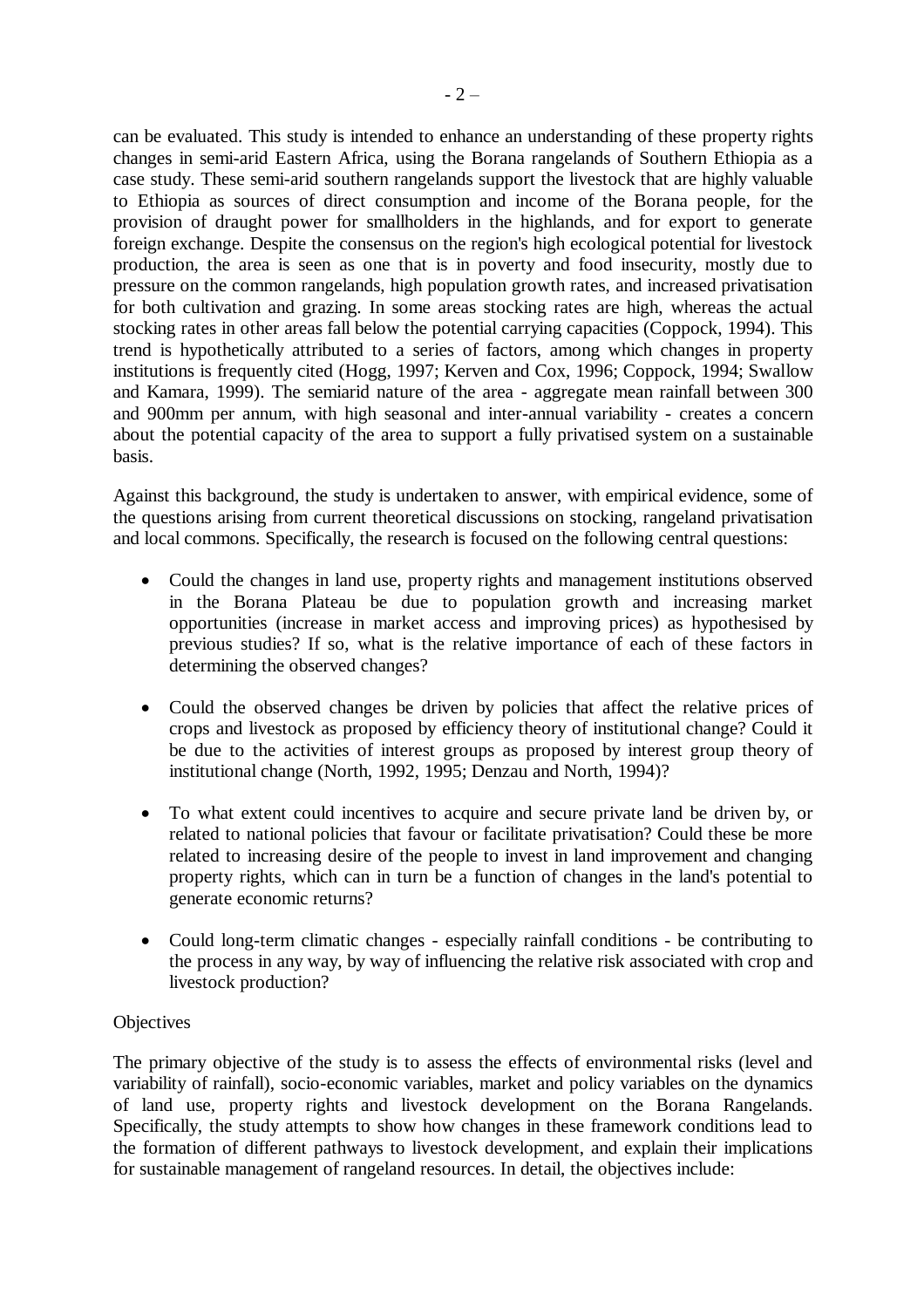- Characterise the important property rights systems that govern grazing resources in the area, so as to provide a better understanding of the reasons for the existence of common property, under semi-arid production conditions.
- Determine how environmental risk (level and variation of rainfall), market risks (access and prices), population growth and policy variables affect resource use and property rights, particularly stocking rates, land allocation to crop cultivation, and privatisation of property rights in the area.
- Empirically show how different framework conditions lead to the formation of different pathways to intensification, and determine the factors that cause a community to follow one pathway as opposed to another, despite the exposure of both communities to the same framework conditions.
- Highlight policy implications of the emergence of different pathways to intensification local level resource use.

## Methodological Approach

The study adopts both quantitative and qualitative methods to assess the dynamics of land use, property rights and institutional change in Borana. A community level approach is adopted with a representative sample that facilitates the application of econometric methods to assess the relative importance of the various factors hypothesised to affect local level institutional change in the area. Based on the results of the econometric estimations, a sub-set of sample communities, representative of the observed typologies, are explored in-depth to validate the output from the quantitative analysis, and to further explore the effects of specific policy and intervention variables that could not be explored quantitatively. The econometric analysis entails factor analysis, analysis of variance and three-stage least square regression techniques. The qualitative analysis draws largely based on the use of timelines and development pathway analysis.

The study utilises cross-sectional community level data from forty pastoral communities, collected in 1997/1998. The choice of the community as a unit of study is based on the fact that spatial and temporal use of key resources in the area is communal; access is largely determined by community level decisions - taken by elders who define rules and ensure the implementation of sanctions and penalties. It is therefore expedient to look beyond the household for an analytical unit that is commensurate with the level at which resource use decisions are made. A community in the study corresponds to the Borana traditional grazingbased arda, which consists of two or more pastoral settlements or villages. The communities were selected to represent various rainfall patterns and different degrees of market access, based on a fourteen-year monthly rainfall data. Social mapping was used to assess the proportion of land under different land uses and property rights, using GIS-techniques. Land use is aggregated into crop and livestock production, and property rights as depicted by land areas held under private and common property regimes.

Participatory rural appraisal methods and intensive interviews were used to generate a comprehensive data at the community level, supplemented by in-depth retrospective data from a sub-set of the sample communities. The data consists of about 200 pastoral settlements hosting 21,637 people, living in 3,141 households. Cattle are the main species of livestock kept by the Borana pastoralists, along with traces of camels, horses and donkeys. Though the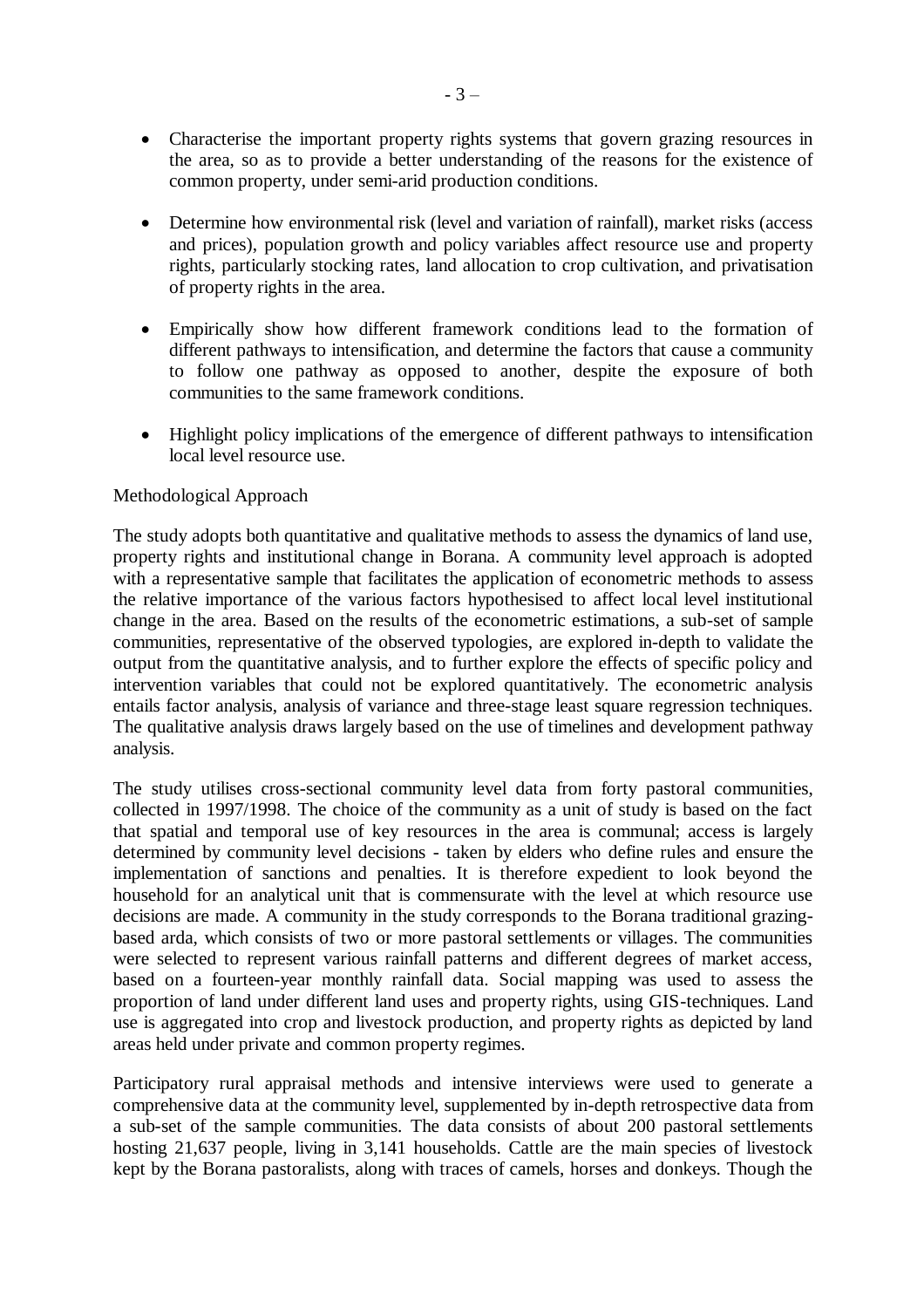Borana are traditionally transhumant pastoralists, the data shows that they have increased their reliance on crops and private grazing. Crops currently account for about 16 percent of the total land area of the sample communities, while the rest of the land is kept as different forms of pastures. The data were analysed using bivariate methods and three-stage least square regression techniques, complemented by longitudinal and pathway analysis.

## Summarised Findings and Policy Implications

To a large extent, the results conform to the core hypotheses about the driving forces of institutional change in Borana. Community level co-operation in managing stock levels is largely determined by demographic factors, heterogeneity in wealth, off-farm income opportunities and social capital variables (rules, regulations, arrangements of reciprocity, etc.). The significance of rainfall in explaining stock densities is primarily limited to areas of high rainfall variability. Market variables do not crucially determine stock densities, nor do they significantly influence community level co-operation. However, market access plays a crucial role in determining land allocation to crops especially in areas of low rainfall variability, while relative prices remain trivial in explaining the dynamics of land use. As hypothesised, land use change is further induced by population pressure, along with exogenous non-co-operation variables such as off-farm income opportunities. On the contrary, changes in property rights are not sufficiently explained by any of the hypothesised factors relating to rainfall, demographic forces or market variables. From the econometric output, only crop cultivation proves to be strongly associated with rangeland privatisation, validating the hypothesised link between the adoption of crops and incentives for private grazing. The finding is confirmed by the in-depth analysis which relates the dynamics of land use and property rights to policy variables such as the ban on wildfire, the advent of peasant associations and sedentarisation programmes in the 1970s, and the special government support for cultivation in the 1990s.

Among environmental variables, bush-encroachment, among others, is worth reiterating. The considerable loss of pastures each year due to bush-encroachment results in grazing pressure and is thus a crucial determinant of stock densities on the remaining resource base, with restricted mobility and subsequent congestion. Although diversification into browsing animals (camels and goats) is evident as adaptations, the ultimate response in many communities is abandonment or migration. These responses are only short-term solutions that are unstable, often leading to territorial conflicts, insecurity and aggravate poverty. This creates a dire need to support the stability of the Borana pastoral systems through the provision of non-traditional pasture improvement methods as alternative to the traditional bushfire, on which they relied for so long, but which had to be abandoned so suddenly. The limited pilot programme of bush clearing and reclamation of communal pastures initiated by the German Agency for Technical Co-operation (GTZ) is desirable and should be emulated in the rest of Borana.

In conclusion, the system is currently in transition and is characterised by evidences of departure from traditional pastoralism to a semi-sedentary system that is increasing its reliance on crops and private grazing. The gradual integration into the national economy takes a heavy toll on cultural or traditional values that helped to regulate human and livestock populations to the carrying capacity of the natural resource base. Increasing heterogeneity among the Borana - both in terms of wealth and off-farm income opportunities - negatively affects co-operation in managing stock levels, and poses food security threats especially for the poor. This calls attention to the relevance of policy and development programmes that reduce heterogeneity, as well as a caution to current development interventions for possible impacts on heterogeneity. These efforts should be complemented by a reanimation of traditional authority